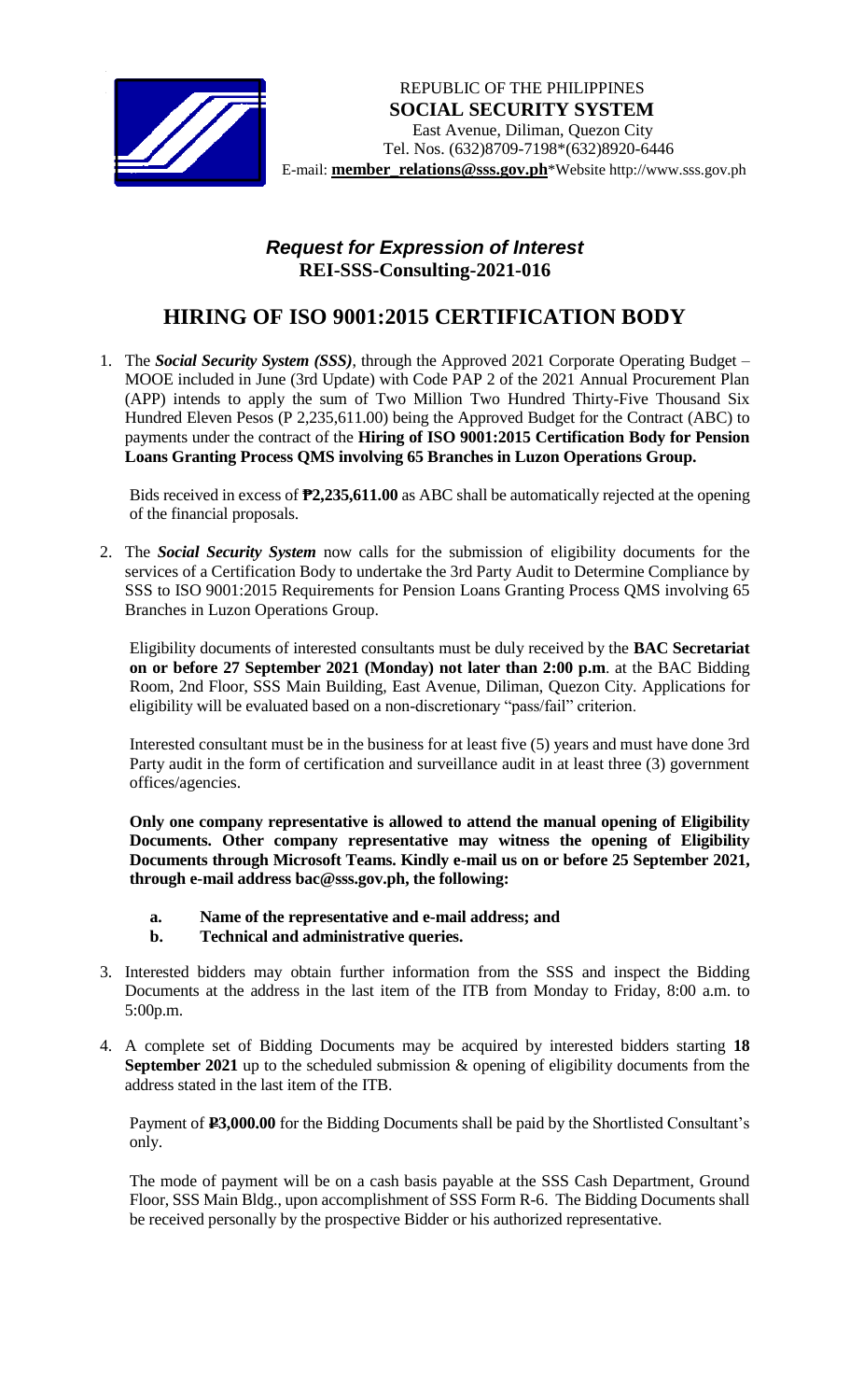It may also be **downloaded free of charge** from the website of the Philippine Government Electronic Procurement System (PhilGEPS) and the website of the SSS*,* provided that Bidders shall pay the applicable fee for the Bidding Documents not later than the submission of their bids.

5. The BAC shall draw up the short list of consultants from those who have submitted Expression of Interest, including the eligibility documents and have been determined as eligible in accordance with the provisions of Republic Act 9184 (RA 9184), otherwise known as the "Government Procurement Reform Act", and its Revised Implementing Rules and Regulations (RIRR).

The **short list shall consist of maximum of three (3) prospective bidders** who will be entitled to submit bids. The criteria and rating system for short listing are:

- a. Applicable work experience of the consultant ------------------------ 50%
- b. Qualification of personnel who may be assigned to the job vis-a-vis extent and complexity of the undertaking ----------- 30% c. Current workload relative to capacity -------------------------------- 20%
- Total  $=$  100 %

## **The minimum score required to pass is 80%.**

- 6. Bidding will be conducted through open competitive bidding procedures using non-discretionary "pass/fail" criterion as specified in the IRR of RA 9184.
	- (i) Bidding is restricted to Filipino citizens/sole proprietorships, cooperatives, and partnerships or organizations with at least sixty percent (60%) interest or outstanding capital stock belonging to citizens of the Philippines.
- 7. The SSS shall evaluate bids using the Quality-Cost Based Evaluation/Selection (QCBE/QCBS). The weights to be allocated for the Technical and Financial Proposals are indicated in Clause 25.1, Section III, Bid Data Sheet, Part II of the Bidding Documents. The criteria and rating system for the evaluation of bids as indicated in the Instructions to Bidders are provided in Clause 25.1 and 26.2, Section III, Bid Data Sheet, Part II of the Bidding Documents.
- 8. The contract shall be completed upon the completion of the  $3<sup>rd</sup>$  Party audit cycle which covers:
	- *-* 1 st Year Certification Audit
	- *-* 2nd Year Surveillance Audit
	- *-* 3rd Year Surveillance Audit
- 9. References to the dates and times shall be based on Philippine Standard time. Should any of the above dates fall on a holiday, the deadline shall be extended to the same time on the immediately succeeding business day in Quezon City.
- 10. The *SSS* reserves the right to reject any and all bids, declare a failure of bidding, or not award the contract at any time prior to contract award in accordance with Sections 35.6 and 41 of the 2016 revised IRR of RA No. 9184, without thereby incurring any liability to the affected bidder or bidders.
- 11. The SSS assumes no obligation to compensate or indemnify parties for any expense or loss that they may incur as a result of their participation in the procurement process, nor does SSS guarantees that an award will be made as a result of this invitation. Furthermore, the SSS reserves the right to waive any defects or formality in the responses to the eligibility requirements and to this invitation and reserves the right to accept the proposal most advantageous to the agency.